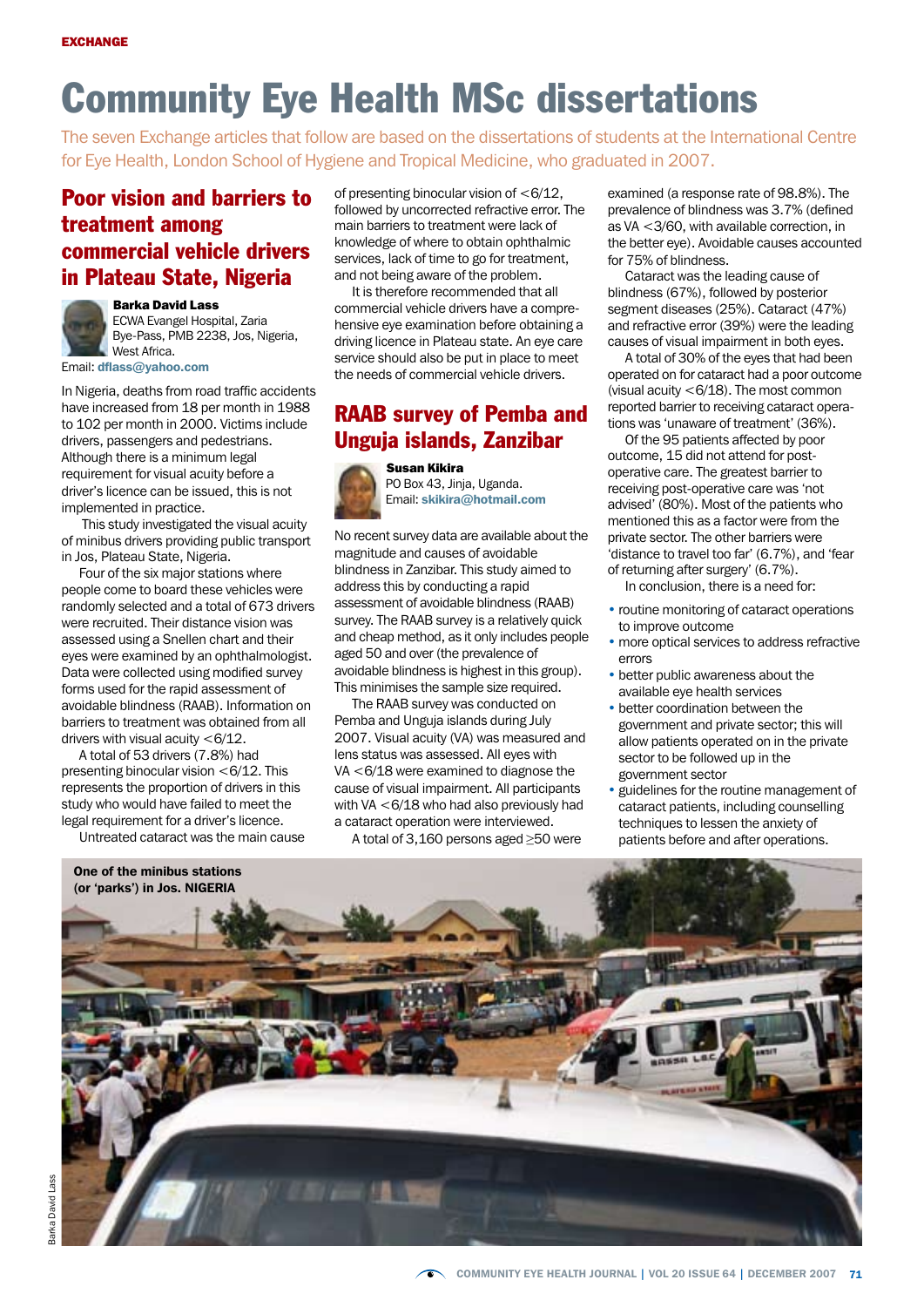### Analysis of eye care services in South Africa's public sector



Ward D4, Groote Schuur Hospital, Observatory, 7925 Cape Town, South Africa.

Email: karin.lecuona@uct.ac.za

This analysis of eye care services was conducted to support the development of appropriate objectives and strategies for South Africa's national VISION 2020 strategy, which is currently in preparation.

Questionnaires about human resources, facilities, and number of cataract operations and refractions performed were sent to hospitals with eye units and to provincial coordinators. Semi-structured interviews were held with VISION 2020 committee members to describe how services were implemented. The study was limited to the public sector, which serves 80% of the population.

The study found that cataract services had been established in 43 of the 53 districts in South Africa. There were 65 ophthalmic nurses, 5 managers, 78 optometrists, and 124 cataract surgeons. The ratio of eye surgeons to population was 1:305,721, whereas the recommended ratio is 1:250,000.

The cataract surgical rate (number of operations per year, per million population members) was 1,056; this is just over half the rate of 2,000 needed in South Africa. There were 62 hospitals with eye units, but most used the theatre facilities only once per week. Although refraction services had been implemented in most districts, standardised refraction figures were not available.

Human resources could not be deployed where they were needed. Ophthalmic nursing was seen by some planners as

specialised nursing and therefore not appropriate in primary care, a priority in South Africa. The appointment of ophthalmologists in district hospitals was also seen as contradictory to the principles of primary care.

District health committees had a limited effect on curative services because they lacked members with executive powers and functioned more as discussion groups. Committee members appeared to lack managerial and leadership skills.

It is therefore recommended that the national policy on the deployment of human resources in eye care services be reviewed. The effectiveness and structure of district committees should be improved and leadership and managerial training for committee members should be coordinated.

# Evaluating the role of Anganwadi workers as key informants to identify blind children in Pune, India

Tasnim H Parkar G18,Swapnashilp Society, near Gandhi Lawns, Kothrud, Pune, Mahrashtra 411 038, India. Email: drtasnim@hotmail.com

The key informant method has been found to be a cheap and reliable way of identifying blind children. This study aimed to evaluate the suitability of Anganwadi workers as key informants to identify blind and severely visually impaired children in Pune slums.

Anganwadi workers and helpers are engaged by the government to work in the state-operated Integrated Child Development Scheme (ICDS). This scheme caters to the health and pre-school education needs of children from birth to six years of age and also to the health and nutrition needs of pregnant women, nursing



mothers, and adolescent girls.

A total of 200 Anganwadi workers were selected from the ICDS services in the slums. They were trained as key informants to identify blind and severely visually impaired children. Each Anganwadi worker was responsible for an area that included 250–350 children up to 15 years old, thereby covering a total of 63,030 children. Children identified by the key informants as potentially blind or severely visually impaired were examined by an ophthalmologist according to the World Health Organization Prevention of Blindness survey methods. The major anatomical site and cause of visual loss was determined for each eye and each child.

A total of 39 blind or severely visually impaired children were identified by the key informants (56% boys and 41% girls). In total, 23 of these children (59%) were blind from avoidable causes.

The prevalence of blindness was estimated to be 0.06% (95% CI 0.04–0.08%), which compares well with the World Health Organization estimate for India of 0.08%.

 In conclusion, Anganwadi workers can be used as key informants in Pune slums. This may be a useful way to estimate the magnitude and causes of childhood blindness in slums in India.

# Causes of childhood blindness and available services in schools for the disabled in southern Viet Nam

#### Tran Huy Hoang

disabled.

Poor People Clinic, Ho Chi Minh City Eye Hospital, 611 / 2 Dien Bien Phu Street, District 3, Ho Chi Minh City, Viet Nam. Email: tranhuyhoang0000@yahoo.com

No research is available about the causes of childhood blindness in Viet Nam, which makes it difficult to plan interventions. The aim of this study was to investigate the causes of childhood blindness in Viet Nam by examining children in schools for the

A total of 264 school children from nine schools in southern Viet Nam were enrolled in this study. Half of the participants were from Ho Chi Minh City, while the rest were from other provinces.

Data were collected using the World Health Organization Prevention of Blindness recording form and children were examined by an ophthalmologist. Data were also collected on educational and rehabilitation services available at those schools.

Retinopathy of prematurity (ROP) accounted for 83.9% of blindness among those aged five years or younger, for 37.7% among those aged 6–10, and for 8.5% in those aged 11–16 . In children from Ho Chi Minh City, it was the most important single